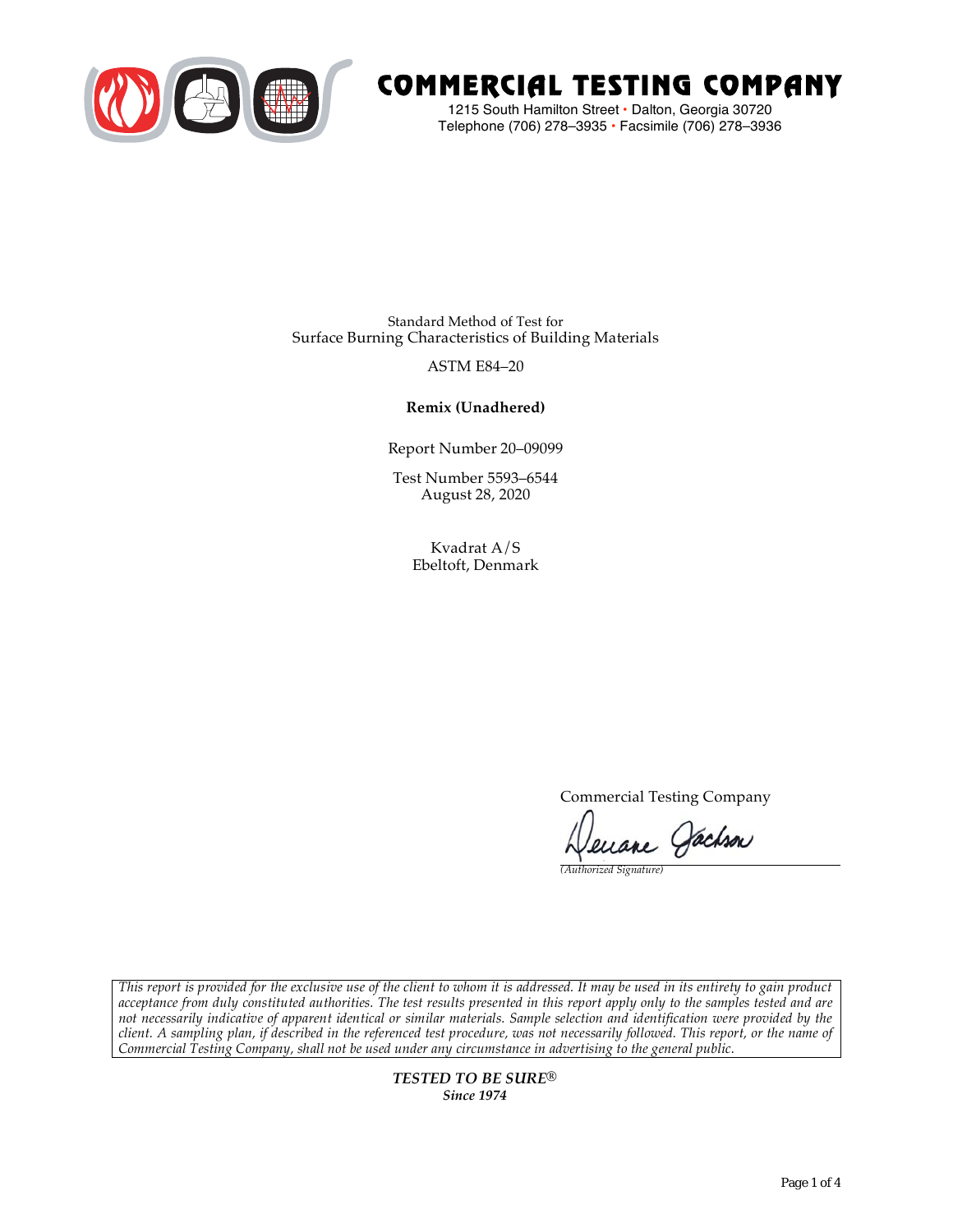#### **INTRODUCTION**

This report is a presentation of results of a surface flammability test on a material submitted by Kvadrat A/S, Ebeltoft, Denmark.

The test was conducted in accordance with the ASTM International fire-test-response standard E84–20, *Surface Burning Characteristics of Building Materials*, sometimes referred to as the Steiner tunnel test. ASTM E84 is an American National Standard (ANSI) and has been approved for use by agencies of the Department of Defense. The ASTM E84 test method is the technical equivalent of UL No. 723. The test is applicable to exposed interior surfaces such as walls and ceilings. The test is conducted with the specimen in the ceiling position with the surface to be evaluated face down toward the ignition source. Thus, specimens shall either be self-supporting by its own structural quality, held in place by added supports along the test surface, or secured from the back side.

This standard is used to measure and describe the response of materials, products, or assemblies to heat and flame under controlled conditions, but does not by itself incorporate all factors required for firehazard or fire-risk assessment of the materials, products, or assemblies under actual fire conditions.

#### **PURPOSE**

The purpose of the test is to provide only the comparative measurements of surface flame spread and smoke development of materials with that of select grade red oak and fiber–reinforced cement board, Grade II, under specific fire exposure conditions with the smoke area of heptane used to establish the smoke-developed index. The test exposes a nominal 24-foot long by 20-inch wide test specimen to a controlled air flow and flaming fire adjusted to spread the flame along the entire length of a red oak specimen in  $5\frac{1}{2}$  minutes. During the 10-minute test duration, flame spread over the specimen surface are measured and recorded. Test results are calculated relative to red oak, which has an arbitrary rating of 100, and fiber–reinforced cement board, Grade II, which has a rating of 0. The 100 smoke-developed index is calculated using the smoke area of heptane.

The test results are expressed as Flame Spread Index and Smoke-Developed Index. The Flame Spread Index is defined in ASTM E176 as "a number or classification indicating a comparative measure derived from observations made during the progress of the boundary of a zone of flame under defined test conditions." The Smoke-Developed Index, a term specific to ASTM E84, is defined as "a number or classification indicating a comparative measure derived from smoke obscuration data collected during the test for surface burning characteristics." There is not necessarily a relationship between the two measurements.

The method does not provide for measurement of heat transmission through the surface tested, the effect of aggravated flame spread behavior of an assembly resulting from the proximity of combustible walls and ceilings, or classifying a material as noncombustible solely by means of a Flame Spread Index.

The zero reference and other parameters critical to furnace operation are verified on the day of the test by conducting a 10–minute test using 1/4–inch fiber–reinforced cement board, Grade II. Periodic tests using NOFMA certified 23/32–inch select grade red oak flooring provide data for the 100 flame spread reference with heptane providing data for calculating the 100 smoke-developed index. These procedures are more fully described in Section 7of the E84 Standard.

#### **TEST SAMPLE**

The test sample, selected by the client, was identified as **Remix (Unadhered)**, a 90% new wool, 10% nylon textile wallcovering with a total weight of 9.1 ounces per square yard. The material was conditioned to equilibrium in an atmosphere with the temperature maintained at  $71 \pm 2$ °F and the relative humidity at 50 ± 5 percent. For testing, two lengths of the material, each measuring 2 feet wide by 12 feet in length, were free laid over a 2-inch hexagonal wire mesh supported by 1/4-inch diameter steel rods spanning the ledges of the tunnel furnace at 24-inch intervals. This method of support is described in Annex A4 of the E84 standard, Section A4.3.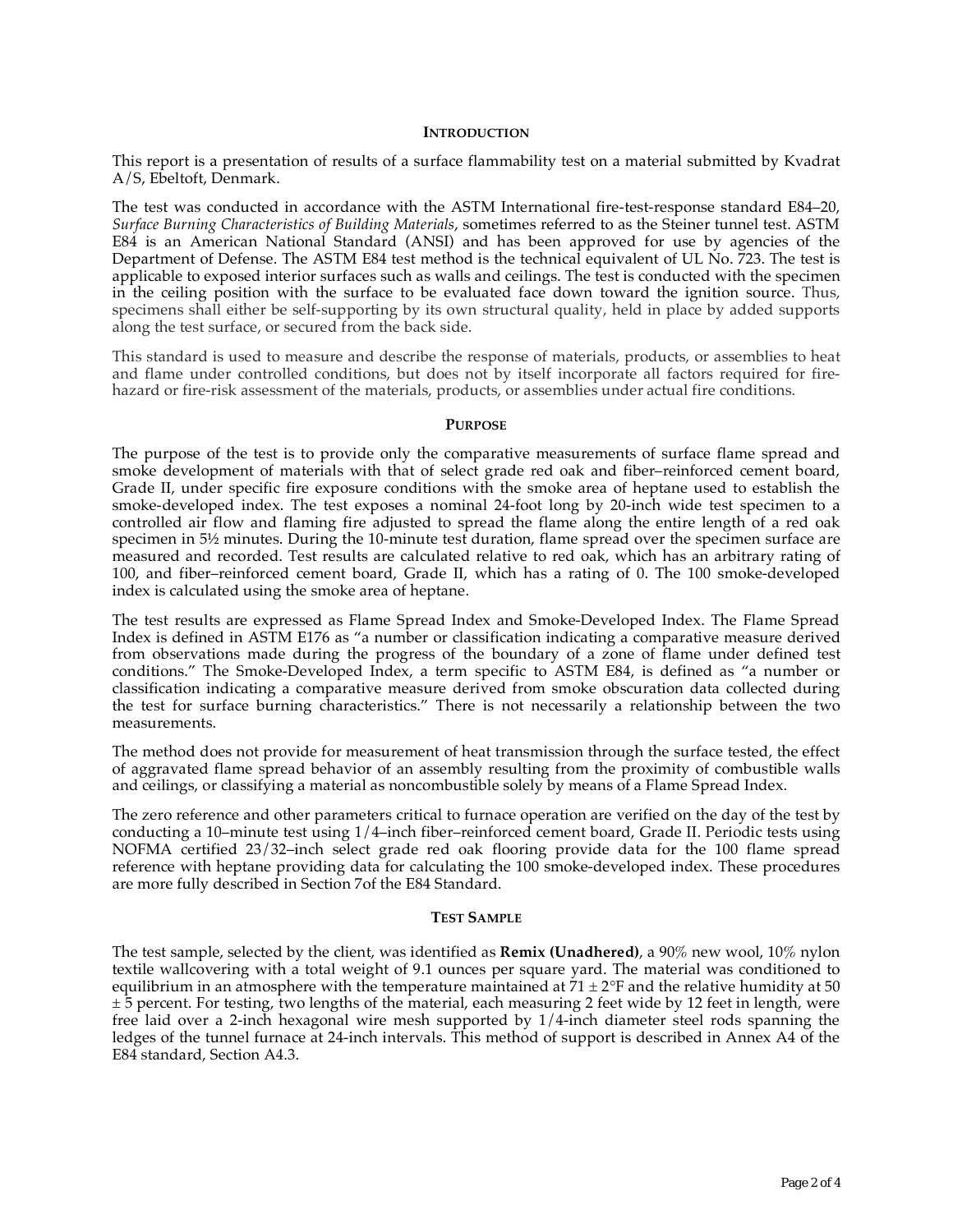#### **TEST RESULTS**

The test results, calculated on the basis of observed flame propagation and the integrated area under the recorded smoke density curve, are presented below. The Flame Spread Index obtained in E84 is rounded to the nearest number divisible by five. Smoke-Developed Indices are rounded to the nearest number divisible by five unless the Index is greater than 200. In that case, the Smoke-Developed Index is rounded to the nearest 50 points. The rounding procedures are more fully described in Sections 9.1, 9.2, and X3 of the E84 Standard. The flame spread and smoke development data are presented graphically at the end of this report.

| <b>Test Specimen</b>                    | Flame Spread Index | Smoke-Developed Index |
|-----------------------------------------|--------------------|-----------------------|
| Fiber-Reinforced Cement Board, Grade II |                    |                       |
| Red Oak Flooring                        | 100                |                       |
| Heptane, (HPLC) Grade                   |                    | 100                   |
| <b>Remix (Unadhered)</b>                | 20                 | რე                    |

#### **OBSERVATIONS**

Specimen ignition over the burners occurred at 0.20 minute. Surface flame spread was observed to a maximum distance of 3.74 feet beyond the zero point at 0.38 minute. The maximum temperature recorded during the test was 531°F. For information purposes, the actual (unrounded) Flame Spread and Smoke-Developed Indices were 18.6 and 65.4 respectively.

#### **CLASSIFICATION**

The Flame Spread Index and Smoke-Developed Index values obtained by ASTM E84 tests are frequently used by code officials and regulatory agencies in the acceptance of interior finish materials for various applications. The most widely accepted classification system is described in the National Fire Protection Association publication NFPA 101 *Life Safety Code*, where:

| Class A $0-25$ Flame Spread Index     | $0 - 450$ Smoke-Developed Index |
|---------------------------------------|---------------------------------|
| Class B $26 - 75$ Flame Spread Index  | $0 - 450$ Smoke-Developed Index |
| Class C $76 - 200$ Flame Spread Index | $0 - 450$ Smoke-Developed Index |

Class A, B, and C correspond to Type I, II, and III respectively in other codes. They do not preclude a material being otherwise classified by the authority of jurisdiction.